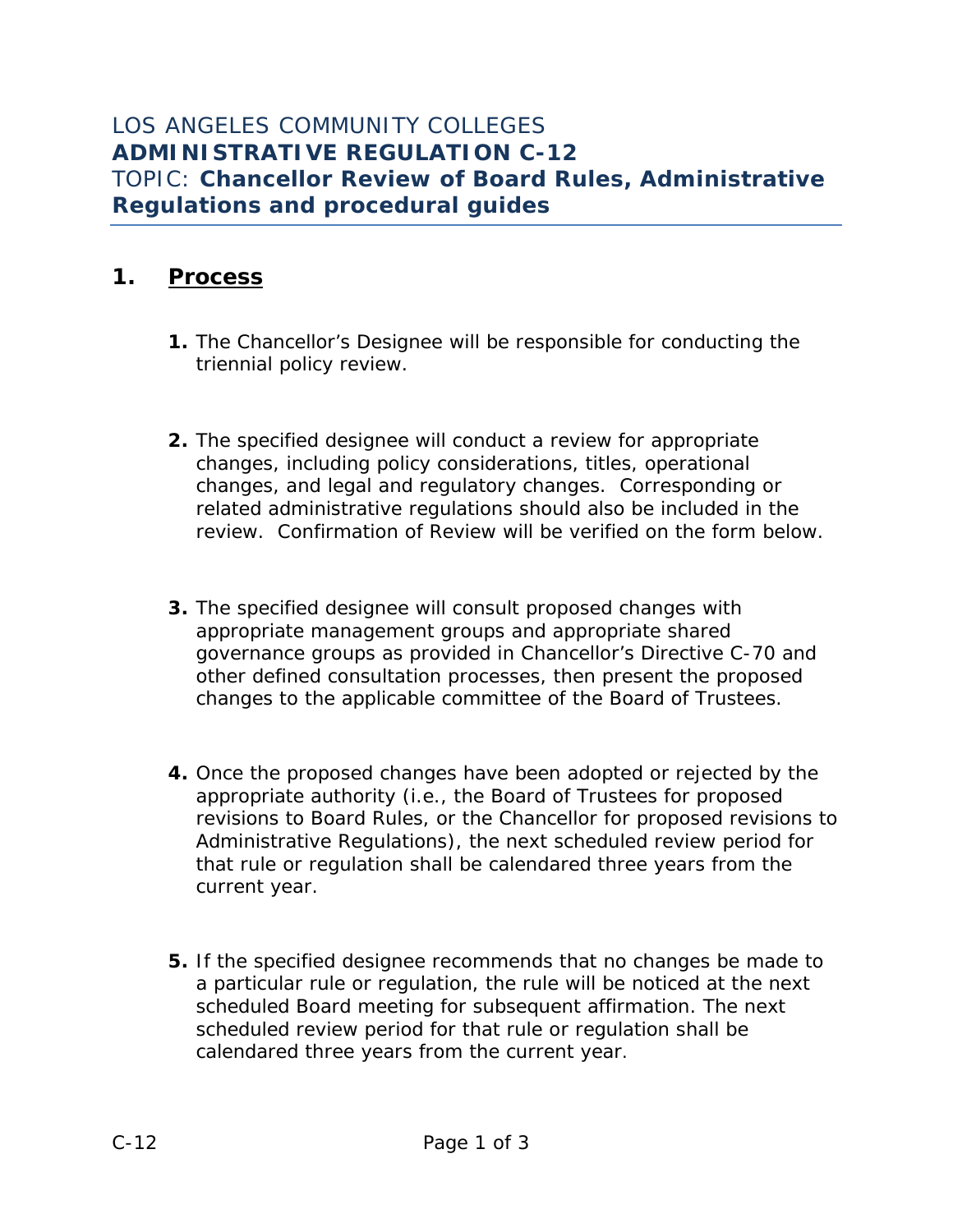- **6.** If the review process for a particular rule or regulation is not completed within its scheduled year, the process shall be rolled over to the subsequent year(s) until the process is completed.
- **7.** The General Counsel will be responsible for reviewing this regulation annually to confirm the correct titles and designees. The General Counsel will provide a schedule of review to the Chancellor's Designees.

*Original Issue Date: February 27, 2007 Initiated by: Office of General Counsel Dates of Changes: September 10, 2012, November 30, 2012, December 9, 2014, May 11, 2016 References: Board Rule 2418.12.*

The Los Angeles Community College District does not discriminate on the basis of disability in the admissions or access to, or treatment of or employment in, its programs or activities.